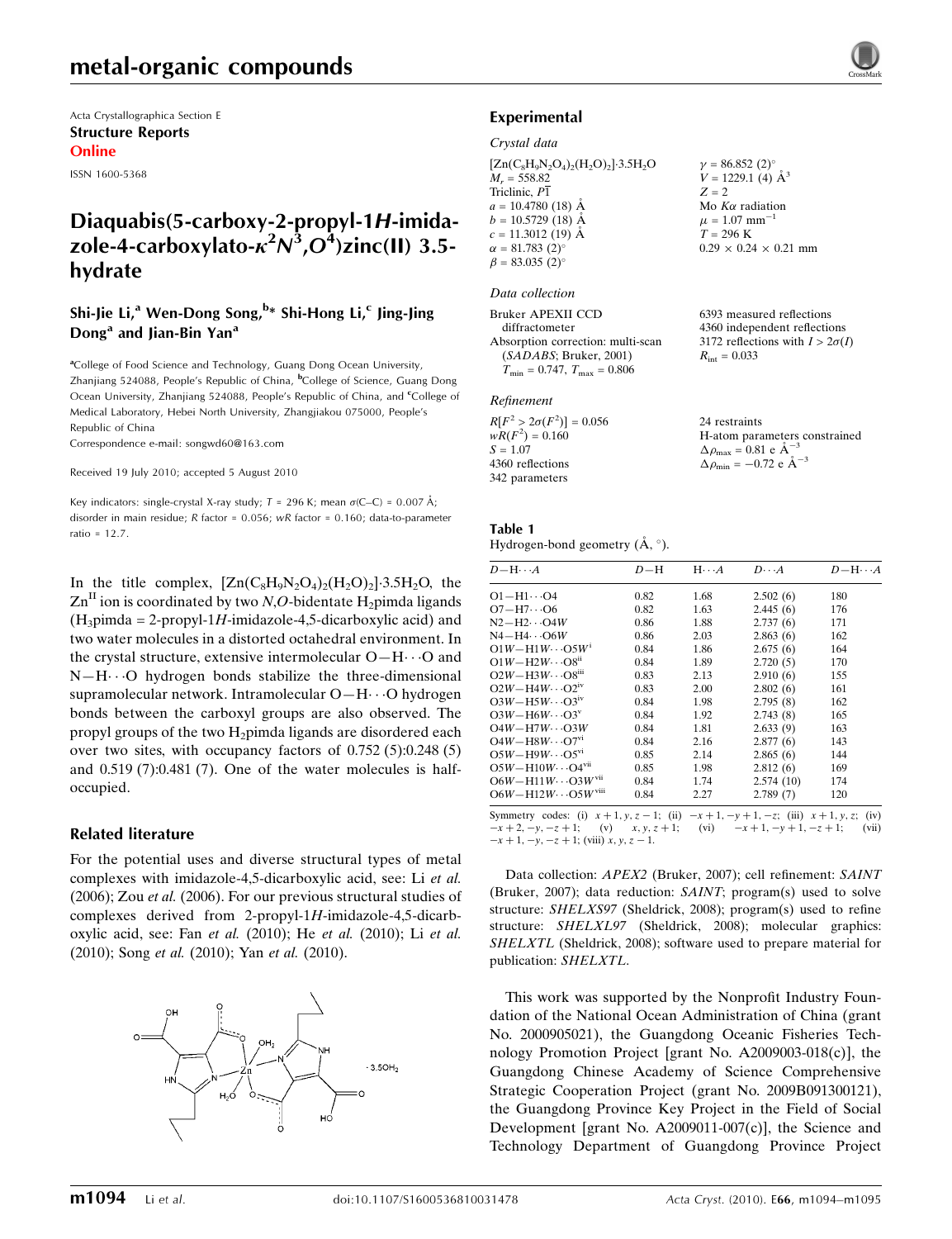(grant No. 00087061110314018) and the Guangdong Natural Science Foundation (No. 9252408801000002).

Supplementary data and figures for this paper are available from the IUCr electronic archives (Reference: HY2336).

#### References

Bruker (2001). SADABS[. Bruker AXS Inc., Madison, Wisconsin, USA.](https://scripts.iucr.org/cgi-bin/cr.cgi?rm=pdfbb&cnor=hy2336&bbid=BB1) Bruker (2007). APEX2 and SAINT[. Bruker AXS Inc., Madison, Wisconsin,](https://scripts.iucr.org/cgi-bin/cr.cgi?rm=pdfbb&cnor=hy2336&bbid=BB2) [USA.](https://scripts.iucr.org/cgi-bin/cr.cgi?rm=pdfbb&cnor=hy2336&bbid=BB2)

- [Fan, R.-Z., Li, S.-J., Song, W.-D., Miao, D.-L. & Hu, S.-W. \(2010\).](https://scripts.iucr.org/cgi-bin/cr.cgi?rm=pdfbb&cnor=hy2336&bbid=BB3) Acta Cryst. E66[, m897–m898.](https://scripts.iucr.org/cgi-bin/cr.cgi?rm=pdfbb&cnor=hy2336&bbid=BB3)
- [He, L.-Z., Li, S.-J., Song, W.-D. & Miao, D.-L. \(2010\).](https://scripts.iucr.org/cgi-bin/cr.cgi?rm=pdfbb&cnor=hy2336&bbid=BB4) Acta Cryst. E66, m896. [Li, C.-J., Hu, S., Li, W., Lam, C.-K., Zheng, Y.-Z. & Tong, M.-L. \(2006\).](https://scripts.iucr.org/cgi-bin/cr.cgi?rm=pdfbb&cnor=hy2336&bbid=BB5) Eur. J.
- Inorg. Chem. [pp. 1931–1935.](https://scripts.iucr.org/cgi-bin/cr.cgi?rm=pdfbb&cnor=hy2336&bbid=BB5)
- [Li, S.-J., Yan, J.-B., Song, W.-D., Wang, H. & Miao, D.-L. \(2010\).](https://scripts.iucr.org/cgi-bin/cr.cgi?rm=pdfbb&cnor=hy2336&bbid=BB6) Acta Cryst. E66[, m280.](https://scripts.iucr.org/cgi-bin/cr.cgi?rm=pdfbb&cnor=hy2336&bbid=BB6)
- [Sheldrick, G. M. \(2008\).](https://scripts.iucr.org/cgi-bin/cr.cgi?rm=pdfbb&cnor=hy2336&bbid=BB7) Acta Cryst. A64, 112–122.
- [Song, W.-D., Yan, J.-B., Li, S.-J., Miao, D.-L. & Li, X.-F. \(2010\).](https://scripts.iucr.org/cgi-bin/cr.cgi?rm=pdfbb&cnor=hy2336&bbid=BB8) Acta Cryst. E66, [m53.](https://scripts.iucr.org/cgi-bin/cr.cgi?rm=pdfbb&cnor=hy2336&bbid=BB8)
- [Yan, J.-B., Li, S.-J., Song, W.-D., Wang, H. & Miao, D.-L. \(2010\).](https://scripts.iucr.org/cgi-bin/cr.cgi?rm=pdfbb&cnor=hy2336&bbid=BB9) Acta Cryst. E66[, m99.](https://scripts.iucr.org/cgi-bin/cr.cgi?rm=pdfbb&cnor=hy2336&bbid=BB9)
- [Zou, R.-Q., Sakurai, H. & Xu, Q. \(2006\).](https://scripts.iucr.org/cgi-bin/cr.cgi?rm=pdfbb&cnor=hy2336&bbid=BB10) Angew. Chem. Int. Ed. 45, 2542–2546.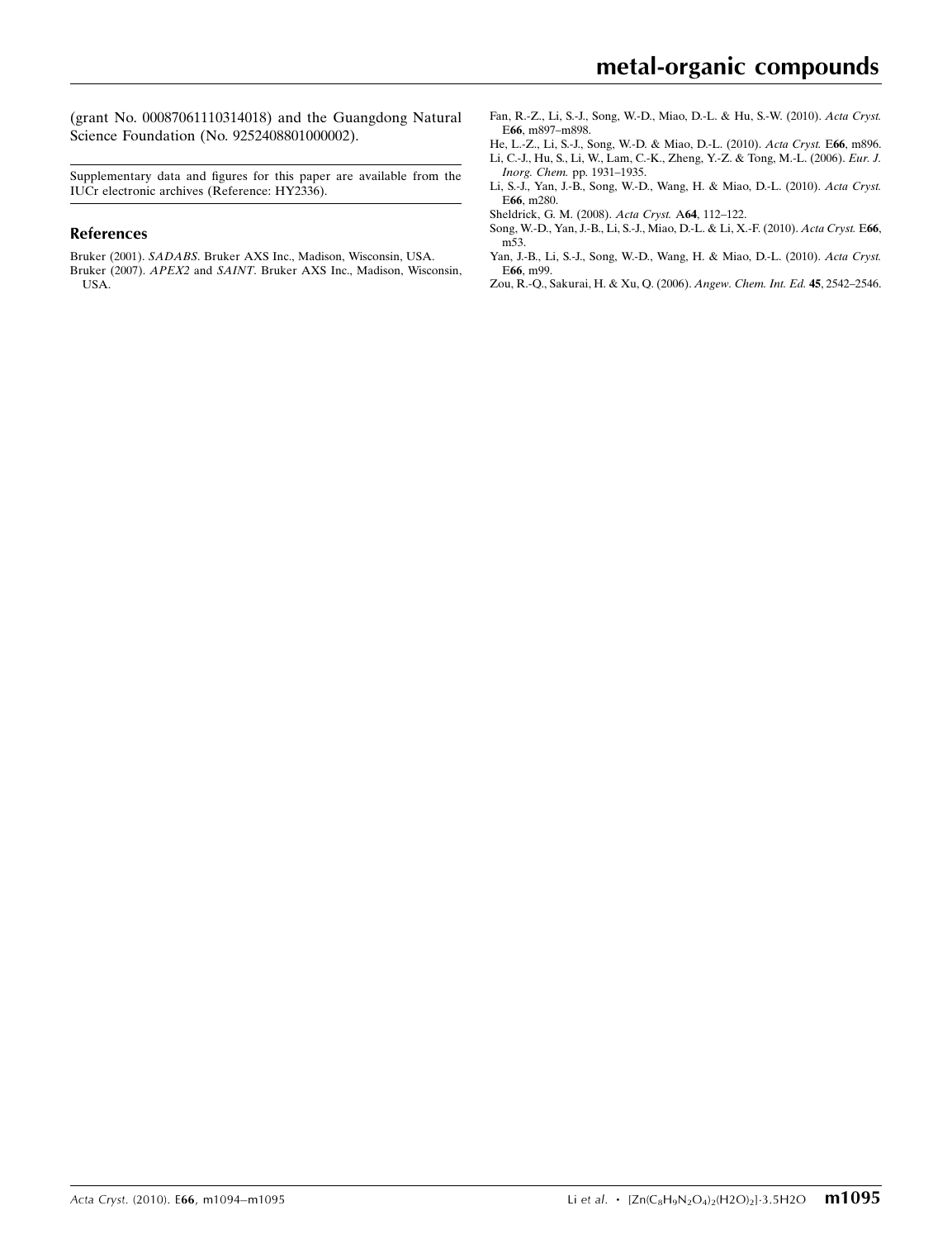# **supporting information**

*Acta Cryst.* (2010). E**66**, m1094–m1095 [https://doi.org/10.1107/S1600536810031478]

**Diaquabis(5-carboxy-2-propyl-1***H***-imidazole-4-carboxylato-***κ***<sup>2</sup>** *N***3 ,***O***<sup>4</sup> )zinc(II) 3.5-hydrate**

### **Shi-Jie Li, Wen-Dong Song, Shi-Hong Li, Jing-Jing Dong and Jian-Bin Yan**

#### **S1. Comment**

Recently, our research group has shown great interest in the solid-state coordination chemistry of N-heterocyclic carboxylic acids, such as 2-propyl-1*H*-imidazole-4,5-dicarboxylic acid (H3pimda) ligand as a derivative of imidazole-4,5-dicarboxylic acid (H3idc). The efficient N,O-donors have been used to obtain new metal-organic complexes by our research group, such as poly[diaquabis(5-carboxy-2-propyl-1*H*-imidazole-4-carboxylato- $\kappa^3 N^3 O^4 O^5$ )calcium(II)] (Song *et al.*, 2010), [diaquabis(5-carboxy-2-propyl-1*H*-imidazole-4-carboxylato- *κ*<sup>2</sup>N<sup>3</sup>,O<sup>4</sup>)manganese(II)] N,N-dimethylformamide (Yan *et al.*, 2010), [diaquabis(5-carboxy-2-propyl-1*H*-imidazole-4-carboxylato- *κ*<sup>2</sup>N<sup>3</sup>,O<sup>4</sup>)nickle(II)] N,N-dimethylformamide disolvate (Li *et al.*, 2010), diaquabis(4-carboxy-2-propyl-1H-imidazole-5-carboxylato- κ<sup>2</sup>N<sup>3</sup>,O<sup>4</sup>)copper(II) N,N-dimethylformamide disolvate (He *et al.*, 2010) and diaquabis(5-carboxy-2-propyl-1*H*-imidazole-4-carboxylato*κ*<sup>2</sup>N<sup>3</sup>,O<sup>4</sup>)nickle(II) tetrahedrate (Fan *et al.*, 2010). In this paper, we report the structure of a new zinc(II) complex with H<sub>2</sub>pimda obtained under hydrothermal conditions.

As illustrated in Fig. 1, the title complex is isomorphous with its Ni(II) analogue (Fan *et al.*, 2010). Similar structural descriptions can be applied to the present isomorphous complex. The  $Zn<sup>II</sup>$  atom is six-coordinated by two N,O-bidentate H2pimda ligands and two water molecules in a distorted octahedral geometry. The dihedral angle between the two imidazole rings is 77.8 (5)°. In the crystal structure, the three-dimensional supramolecular network is stabilized by extensive O—H···O and N—H···O hydrogen bonds involving the uncoordinated and coordinated water molecules, the carboxy groups and the protonated N atoms of the imidazole rings (Table 1). The propyl groups of the  $H_2$ pimda ligands are disordered each over two sites, with refined occupancies of 0.752 (5): 0.248 (5) and 0.519 (7):0.481 (7).

#### **S2. Experimental**

A mixture of  $\text{Zn}(\text{NO}_3)_{2}$  (0.5 mmol, 0.09 g) and 2-propyl-1H-imidazole-4,5-dicarboxylic acid (0.5 mmol, 0.99 g) in 15 ml of H2O solution was sealed in an autoclave equipped with a Teflon liner (20 ml) and then heated at 433 K for 4 d. Crystals of the title compound were obtained by slow evaporation of the solvent at room temperature.

#### **S3. Refinement**

C- and N-bound H atoms were placed at calculated positions and were treated as riding on the parent atoms, with  $C-H =$ 0.97 (CH<sub>2</sub>) and 0.96 (CH<sub>3</sub>) Å, N—H = 0.86 Å and with  $U_{iso}(H) = 1.2(1.5$  for methyl) $U_{eq}(C, N)$ . H atoms of the water molecules were located in a difference Fourier map and were allowed to ride on the parent atom, with  $U_{iso}(H)$  =  $1.5U_{eq}(O)$ . The propyl groups of the H<sub>2</sub>pimda ligands are splited into two sets of sites, with refined occupancies of 0.752 (5):0.248 (5) and 0.519 (7):0.481 (7). One of the water molecules is half-occupied.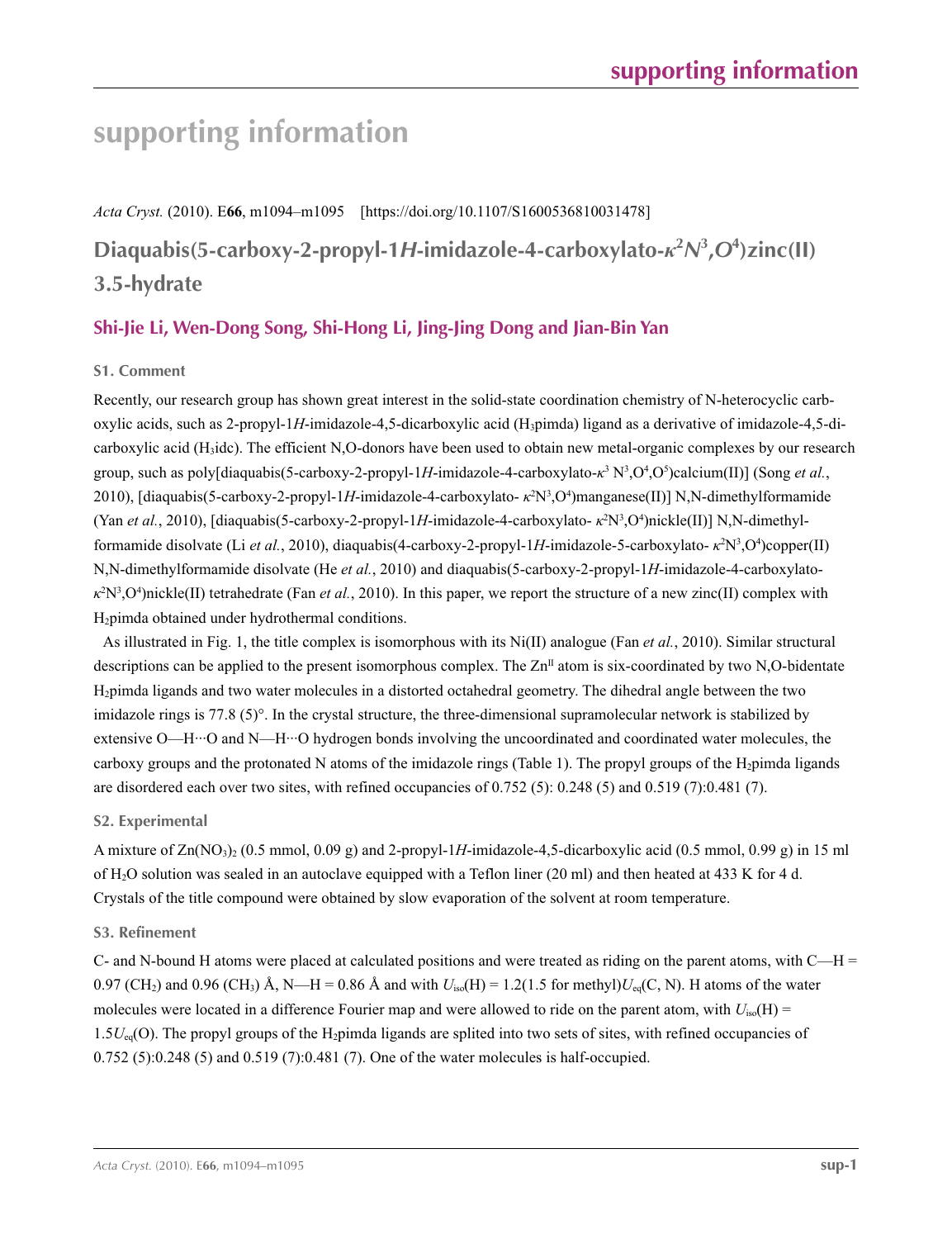

**Figure 1**

Molecular structure of the title compound. Displacement ellipsoids are shown at the 30% probability level. Open bonds show minor disordered sites. H atoms have been omitted for clarity.

**Diaquabis(5-carboxy-2-propyl-1***H***-imidazole-4-carboxylato -***κ***<sup>2</sup> N3 ,O4 )zinc(II) 3.5-hydrate** 

*Crystal data*

| $Z = 2$                                               |
|-------------------------------------------------------|
| $F(000) = 582$                                        |
| $D_x = 1.510$ Mg m <sup>-3</sup>                      |
| Mo Ka radiation, $\lambda = 0.71073$ Å                |
| Cell parameters from 3600 reflections                 |
| $\theta$ = 1.4–28°                                    |
| $\mu = 1.07$ mm <sup>-1</sup>                         |
| $T = 296 \text{ K}$                                   |
| Block, colorless                                      |
| $0.29 \times 0.24 \times 0.21$ mm                     |
|                                                       |
|                                                       |
| 6393 measured reflections                             |
| 4360 independent reflections                          |
| 3172 reflections with $I > 2\sigma(I)$                |
| $R_{\text{int}} = 0.033$                              |
| $\theta_{\rm max}$ = 25.2°, $\theta_{\rm min}$ = 1.8° |
| $h = -10 \rightarrow 12$                              |
| $k = -11 \rightarrow 12$                              |
| $l = -11 \rightarrow 13$                              |
|                                                       |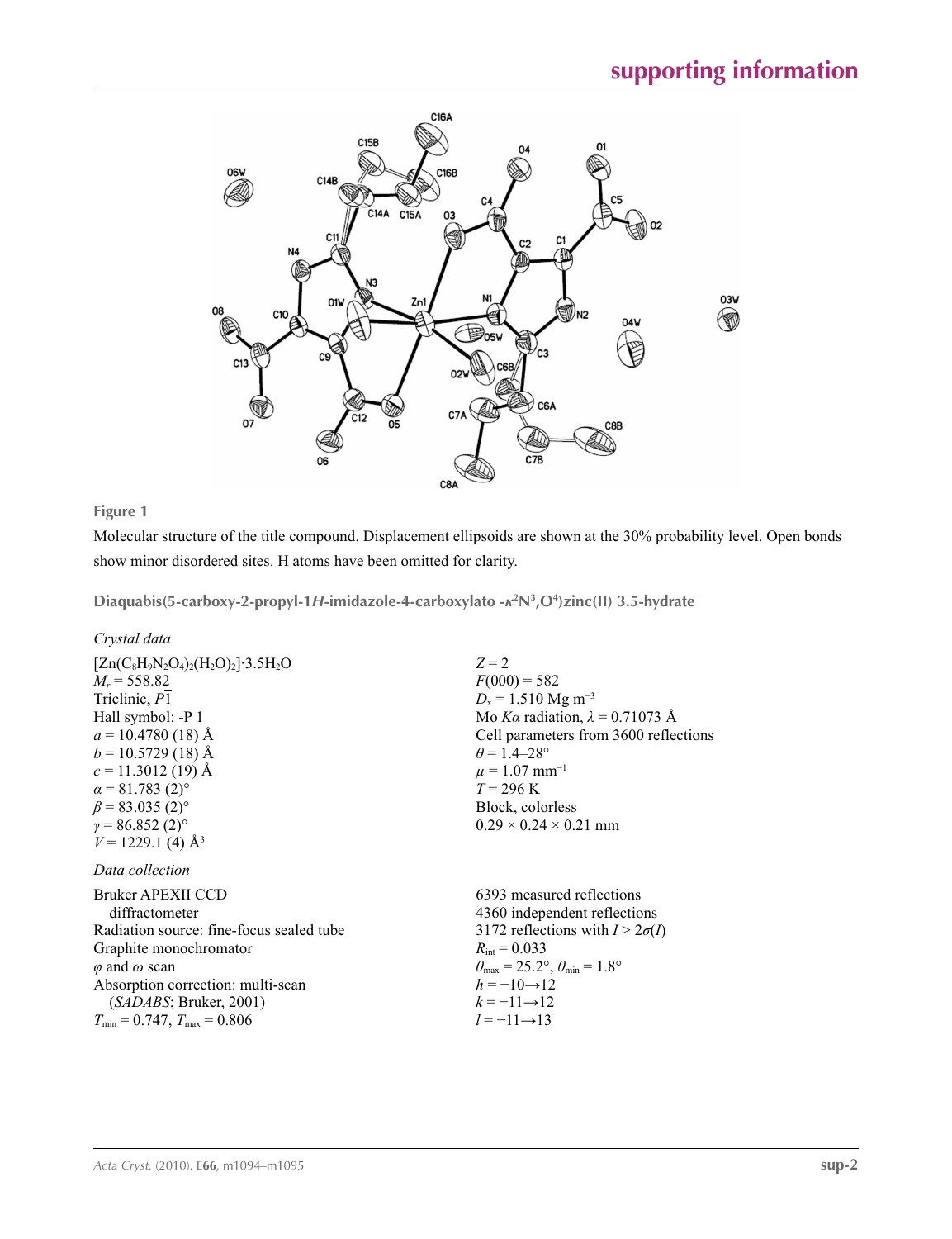*Refinement*

| Refinement on $F^2$<br>Least-squares matrix: full | Secondary atom site location: difference Fourier           |
|---------------------------------------------------|------------------------------------------------------------|
|                                                   | map                                                        |
| $R[F^2 > 2\sigma(F^2)] = 0.056$                   | Hydrogen site location: inferred from                      |
| $wR(F^2) = 0.160$                                 | neighbouring sites                                         |
| $S = 1.07$                                        | H-atom parameters constrained                              |
| 4360 reflections                                  | $w = 1/[\sigma^2(F_0^2) + (0.0755P)^2 + 0.5831P]$          |
| 342 parameters                                    | where $P = (F_o^2 + 2F_s^2)/3$                             |
| 24 restraints                                     | $(\Delta/\sigma)_{\text{max}}$ < 0.001                     |
| Primary atom site location: structure-invariant   | $\Delta\rho_{\text{max}} = 0.81$ e Å <sup>-3</sup>         |
| direct methods                                    | $\Delta \rho_{\rm min} = -0.72 \text{ e } \text{\AA}^{-3}$ |
|                                                   |                                                            |

|  |  | Fractional atomic coordinates and isotropic or equivalent isotropic displacement parameters ( $\AA^2$ ) |  |  |  |  |
|--|--|---------------------------------------------------------------------------------------------------------|--|--|--|--|
|--|--|---------------------------------------------------------------------------------------------------------|--|--|--|--|

|                  | $\boldsymbol{\chi}$ | $\mathcal{Y}$ | $\boldsymbol{Z}$ | $U_{\text{iso}}$ */ $U_{\text{eq}}$ | $Occ. ( \le 1)$ |
|------------------|---------------------|---------------|------------------|-------------------------------------|-----------------|
| Zn1              | 0.84596(6)          | 0.28957(6)    | 0.19279(5)       | 0.0468(3)                           |                 |
| O <sub>1</sub>   | 0.8745(5)           | $-0.1862(4)$  | 0.5169(4)        | 0.0652(12)                          |                 |
| H1               | 0.8821              | $-0.1583$     | 0.4450           | $0.098*$                            |                 |
| O2               | 0.8364(4)           | $-0.1087(4)$  | 0.6884(4)        | 0.0677(12)                          |                 |
| O <sub>3</sub>   | 0.8898(4)           | 0.0899(4)     | 0.1842(3)        | 0.0505(9)                           |                 |
| O <sub>4</sub>   | 0.8972(4)           | $-0.1006(4)$  | 0.2975(3)        | 0.0604(11)                          |                 |
| O <sub>5</sub>   | 0.7797(4)           | 0.4859(3)     | 0.2071(3)        | 0.0522(10)                          |                 |
| O <sub>6</sub>   | 0.6119(4)           | 0.6225(4)     | 0.1874(4)        | 0.0647(11)                          |                 |
| O <sub>7</sub>   | 0.3908(4)           | 0.6171(4)     | 0.1402(4)        | 0.0595(11)                          |                 |
| H7               | 0.4644              | 0.6156        | 0.1581           | $0.089*$                            |                 |
| O <sub>8</sub>   | 0.2581(4)           | 0.4768(4)     | 0.0987(4)        | 0.0590(11)                          |                 |
| N1               | 0.8293(4)           | 0.2124(4)     | 0.3764(4)        | 0.0432(10)                          |                 |
| N2               | 0.8107(4)           | 0.1425(4)     | 0.5690(4)        | 0.0521(12)                          |                 |
| H2               | 0.7979              | 0.1424        | 0.6456           | $0.062*$                            |                 |
| N <sub>3</sub>   | 0.6451(4)           | 0.2860(4)     | 0.1716(4)        | 0.0399(10)                          |                 |
| N <sub>4</sub>   | 0.4524(4)           | 0.2803(4)     | 0.1319(4)        | 0.0466(11)                          |                 |
| H <sub>4</sub>   | 0.3826              | 0.2499        | 0.1168           | $0.056*$                            |                 |
| C1               | 0.8351(5)           | 0.0371(5)     | 0.5118(4)        | 0.0412(12)                          |                 |
| C2               | 0.8473(4)           | 0.0830(5)     | 0.3922(4)        | 0.0386(11)                          |                 |
| C <sub>3</sub>   | 0.8102(6)           | 0.2472(6)     | 0.4847(5)        | 0.0561(15)                          |                 |
| C <sub>4</sub>   | 0.8810(5)           | 0.0187(5)     | 0.2833(5)        | 0.0444(13)                          |                 |
| C <sub>5</sub>   | 0.8477(5)           | $-0.0920(6)$  | 0.5795(5)        | 0.0517(14)                          |                 |
| C6A              | 0.8065(10)          | 0.3828(11)    | 0.5113(11)       | 0.070(3)                            | 0.753(7)        |
| H <sub>6</sub> A | 0.8542              | 0.4358        | 0.4453           | $0.083*$                            | 0.753(7)        |
| H <sub>6</sub> B | 0.8468              | 0.3860        | 0.5836           | $0.083*$                            | 0.753(7)        |
| C7A              | 0.6671(10)          | 0.4347(9)     | 0.5286(9)        | 0.083(3)                            | 0.753(7)        |
| H7A              | 0.6233              | 0.4217        | 0.4607           | $0.100*$                            | 0.753(7)        |
| H7B              | 0.6222              | 0.3891        | 0.6010           | $0.100*$                            | 0.753(7)        |
| C8A              | 0.6658(14)          | 0.5762(10)    | 0.5390(12)       | 0.129(5)                            | 0.753(7)        |
| H <sub>8</sub> A | 0.5796              | 0.6054        | 0.5640           | $0.193*$                            | 0.753(7)        |
| H8B              | 0.6957              | 0.6228        | 0.4623           | $0.193*$                            | 0.753(7)        |
| H8C              | 0.7211              | 0.5900        | 0.5973           | $0.193*$                            | 0.753(7)        |
| C6B              | 0.742(4)            | 0.367(4)      | 0.522(4)         | 0.070(3)                            | 0.247(7)        |
| H <sub>6</sub> C | 0.6885              | 0.3479        | 0.5983           | $0.083*$                            | 0.247(7)        |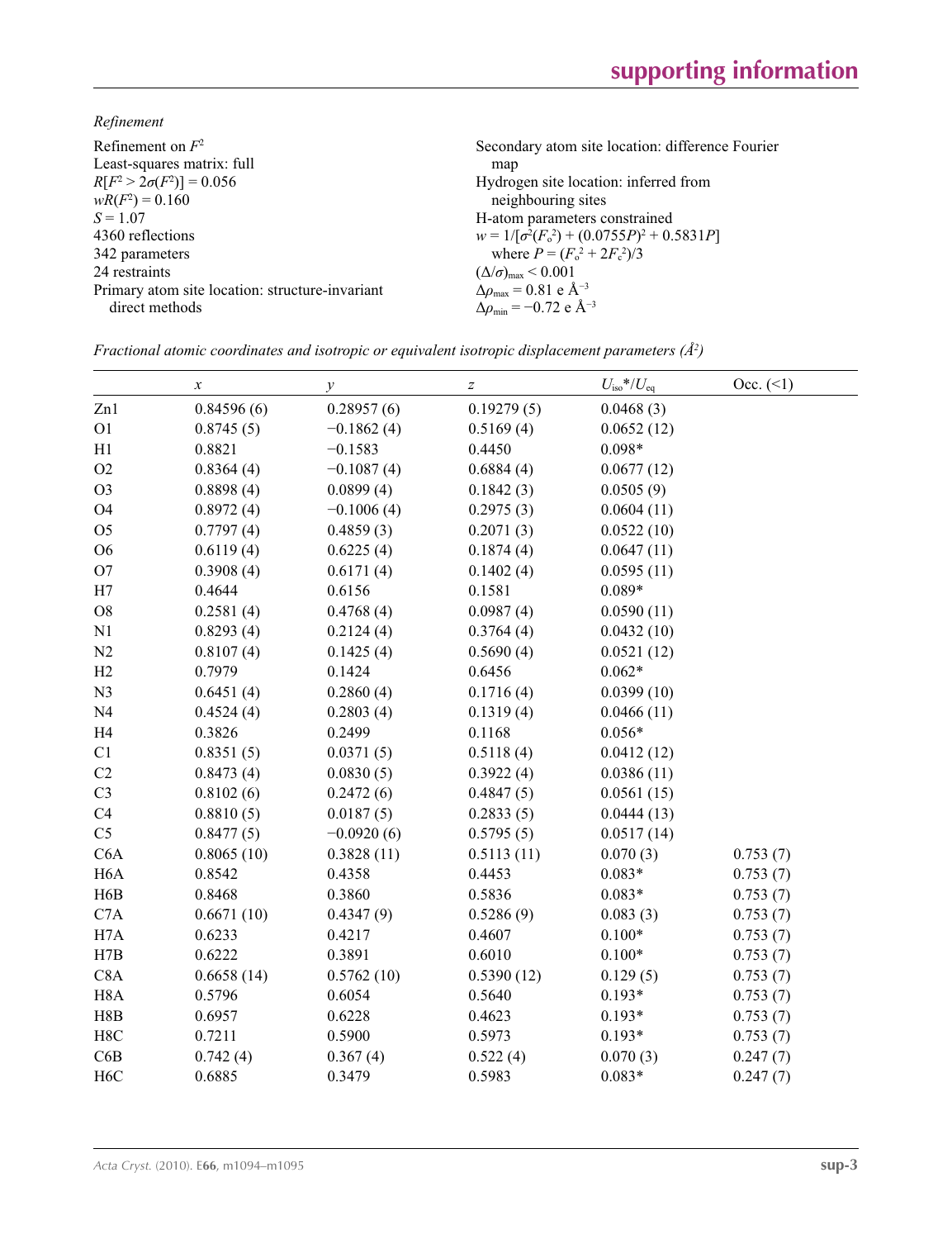| H <sub>6</sub> D  | 0.6894     | 0.4072        | 0.4618     | $0.083*$   | 0.247(7)  |
|-------------------|------------|---------------|------------|------------|-----------|
| C7B               | 0.852(3)   | 0.453(3)      | 0.535(3)   | 0.083(3)   | 0.247(7)  |
| H7C               | 0.9083     | 0.4631        | 0.4596     | $0.100*$   | 0.247(7)  |
| H7D               | 0.8155     | 0.5368        | 0.5476     | $0.100*$   | 0.247(7)  |
| C8B               | 0.933(4)   | 0.405(3)      | 0.636(3)   | 0.129(5)   | 0.247(7)  |
| H8D               | 0.9985     | 0.4647        | 0.6367     | $0.193*$   | 0.247(7)  |
| H8E               | 0.9724     | 0.3233        | 0.6228     | $0.193*$   | 0.247(7)  |
| H8F               | 0.8792     | 0.3969        | 0.7111     | $0.193*$   | 0.247(7)  |
| C9                | 0.5881(5)  | 0.4058(5)     | 0.1698(4)  | 0.0401(12) |           |
| C10               | 0.4645(5)  | 0.4030(5)     | 0.1425(4)  | 0.0408(12) |           |
| C11               | 0.5583(5)  | 0.2111(5)     | 0.1471(5)  | 0.0464(13) |           |
| C12               | 0.6653(5)  | 0.5103(5)     | 0.1892(5)  | 0.0470(13) |           |
| C13               | 0.3619(5)  | 0.5037(6)     | 0.1269(5)  | 0.0476(14) |           |
| C14A              | 0.560(3)   | 0.0677(8)     | 0.1631(19) | 0.057(4)   | 0.525(10) |
| H14A              | 0.6447     | 0.0341        | 0.1364     | $0.069*$   | 0.525(10) |
| H14B              | 0.4986     | 0.0391        | 0.1157     | $0.069*$   | 0.525(10) |
| C15A              | 0.522(2)   | 0.0179(12)    | 0.3023(15) | 0.079(4)   | 0.525(10) |
| H <sub>15</sub> A | 0.5775     | 0.0541        | 0.3504     | $0.095*$   | 0.525(10) |
| H15B              | 0.4337     | 0.0440        | 0.3269     | $0.095*$   | 0.525(10) |
| C16A              | 0.5373(18) | $-0.1247(14)$ | 0.3208(18) | 0.114(6)   | 0.525(10) |
| <b>H16A</b>       | 0.6111     | $-0.1500$     | 0.3625     | $0.171*$   | 0.525(10) |
| H16B              | 0.5487     | $-0.1554$     | 0.2441     | $0.171*$   | 0.525(10) |
| H16C              | 0.4618     | $-0.1602$     | 0.3677     | $0.171*$   | 0.525(10) |
| C14B              | 0.590(3)   | 0.0766(10)    | 0.122(2)   | 0.057(4)   | 0.475(10) |
| H14C              | 0.6787     | 0.0534        | 0.1332     | $0.069*$   | 0.475(10) |
| H14D              | 0.5784     | 0.0700        | 0.0387     | $0.069*$   | 0.475(10) |
| C15B              | 0.4966(14) | $-0.0173(14)$ | 0.2106(15) | 0.079(4)   | 0.475(10) |
| H15C              | 0.4078     | 0.0101        | 0.2028     | $0.095*$   | 0.475(10) |
| H15D              | 0.5095     | $-0.1032$     | 0.1895     | $0.095*$   | 0.475(10) |
| C16B              | 0.523(3)   | $-0.017(2)$   | 0.3369(18) | 0.114(6)   | 0.475(10) |
| H16D              | 0.4858     | $-0.0906$     | 0.3866     | $0.171*$   | 0.475(10) |
| H <sub>16</sub> E | 0.4861     | 0.0592        | 0.3656     | $0.171*$   | 0.475(10) |
| H16F              | 0.6143     | $-0.0210$     | 0.3401     | $0.171*$   | 0.475(10) |
| O1W               | 0.8877(4)  | 0.3308(5)     | 0.0105(4)  | 0.0795(15) |           |
| H <sub>1</sub> W  | 0.9491     | 0.2983        | $-0.0309$  | $0.119*$   |           |
| H2W               | 0.8511     | 0.3925        | $-0.0291$  | $0.119*$   |           |
| O2W               | 1.0370(4)  | 0.3313(4)     | 0.2110(4)  | 0.0789(14) |           |
| H3W               | 1.0823     | 0.3900        | 0.1747     | $0.118*$   |           |
| H <sub>4</sub> W  | 1.0782     | 0.2755        | 0.2525     | $0.118*$   |           |
| O3W               | 0.9078(8)  | 0.0156(7)     | 0.9598(7)  | 0.058(2)   | 0.50      |
| H5W               | 0.9780     | $-0.0146$     | 0.9293     | $0.087*$   | 0.50      |
| H <sub>6</sub> W  | 0.9159     | 0.0441        | 1.0240     | $0.087*$   | 0.50      |
| O <sub>4</sub> W  | 0.7783(6)  | 0.1691(6)     | 0.8082(4)  | 0.123(2)   |           |
| H7W               | 0.8323     | 0.1232        | 0.8463     | $0.185*$   |           |
| H8W               | 0.7604     | 0.2379        | 0.8361     | $0.185*$   |           |
| O5W               | 0.1009(4)  | 0.2742(4)     | 0.8694(4)  | 0.0798(14) |           |
| H9W               | 0.1112     | 0.3450        | 0.8245     | $0.120*$   |           |
| H10W              | 0.0969     | 0.2146        | 0.8273     | $0.120*$   |           |
|                   |            |               |            |            |           |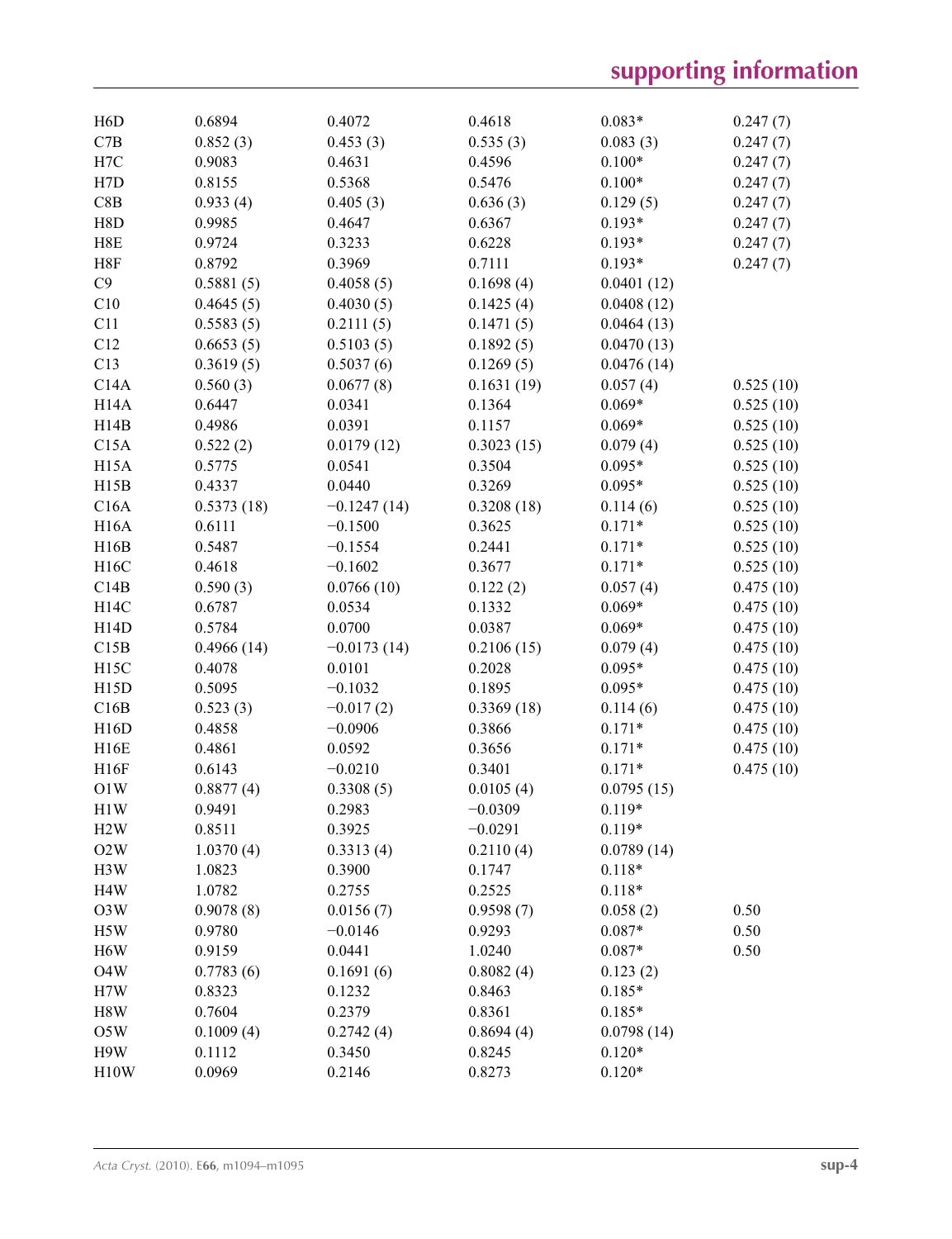# **supporting information**

| O6W  | 0.2574(5) | 0.1562(6) | 0.0392(5) | 0.111(2) |
|------|-----------|-----------|-----------|----------|
| H11W | 0.2034    | 0.0991    | 0.0448    | $0.167*$ |
| H12W | 0.2230    | 0.2297    | 0.0243    | $0.167*$ |

*Atomic displacement parameters (Å2 )*

|                  | $U^{11}$  | $U^{22}$  | $U^{33}$  | $U^{12}$      | $U^{13}$      | $U^{23}$      |
|------------------|-----------|-----------|-----------|---------------|---------------|---------------|
| Zn1              | 0.0433(4) | 0.0509(4) | 0.0425(4) | 0.0042(3)     | $-0.0065(3)$  | 0.0058(3)     |
| O <sub>1</sub>   | 0.080(3)  | 0.051(2)  | 0.060(3)  | 0.000(2)      | $-0.014(2)$   | 0.009(2)      |
| O2               | 0.067(3)  | 0.081(3)  | 0.044(2)  | 0.009(2)      | $-0.002(2)$   | 0.017(2)      |
| O <sub>3</sub>   | 0.056(2)  | 0.058(2)  | 0.034(2)  | 0.0147(18)    | $-0.0051(16)$ | $-0.0036(17)$ |
| O4               | 0.083(3)  | 0.049(2)  | 0.050(2)  | 0.011(2)      | $-0.016(2)$   | $-0.0082(19)$ |
| O <sub>5</sub>   | 0.049(2)  | 0.049(2)  | 0.060(2)  | $-0.0048(18)$ | $-0.0141(18)$ | $-0.0019(18)$ |
| O <sub>6</sub>   | 0.071(3)  | 0.044(2)  | 0.081(3)  | 0.003(2)      | $-0.016(2)$   | $-0.014(2)$   |
| O <sub>7</sub>   | 0.049(2)  | 0.054(2)  | 0.074(3)  | 0.0143(19)    | $-0.010(2)$   | $-0.006(2)$   |
| ${\rm O}8$       | 0.040(2)  | 0.065(3)  | 0.066(3)  | 0.0044(19)    | $-0.0078(19)$ | 0.011(2)      |
| N <sub>1</sub>   | 0.044(3)  | 0.046(3)  | 0.038(2)  | 0.002(2)      | $-0.0067(19)$ | $-0.004(2)$   |
| N2               | 0.057(3)  | 0.063(3)  | 0.035(2)  | 0.007(2)      | $-0.005(2)$   | $-0.006(2)$   |
| N <sub>3</sub>   | 0.038(2)  | 0.037(2)  | 0.043(2)  | 0.0037(19)    | $-0.0076(18)$ | 0.0008(18)    |
| N <sub>4</sub>   | 0.040(3)  | 0.049(3)  | 0.049(3)  | $-0.006(2)$   | $-0.008(2)$   | 0.003(2)      |
| C1               | 0.035(3)  | 0.048(3)  | 0.039(3)  | $-0.003(2)$   | $-0.003(2)$   | 0.000(2)      |
| C2               | 0.033(3)  | 0.043(3)  | 0.039(3)  | $-0.003(2)$   | $-0.008(2)$   | $-0.002(2)$   |
| C <sub>3</sub>   | 0.071(4)  | 0.052(3)  | 0.046(3)  | 0.009(3)      | $-0.013(3)$   | $-0.007(3)$   |
| C4               | 0.040(3)  | 0.052(3)  | 0.041(3)  | 0.007(2)      | $-0.011(2)$   | $-0.007(3)$   |
| C <sub>5</sub>   | 0.041(3)  | 0.062(4)  | 0.048(3)  | 0.001(3)      | $-0.007(3)$   | 0.007(3)      |
| C6A              | 0.091(10) | 0.058(6)  | 0.062(5)  | $-0.003(7)$   | $-0.010(7)$   | $-0.015(4)$   |
| C7A              | 0.100(8)  | 0.062(6)  | 0.086(7)  | 0.005(6)      | 0.000(6)      | $-0.015(5)$   |
| C8A              | 0.182(14) | 0.063(6)  | 0.136(11) | 0.022(7)      | 0.006(10)     | $-0.023(7)$   |
| C6B              | 0.091(10) | 0.058(6)  | 0.062(5)  | $-0.003(7)$   | $-0.010(7)$   | $-0.015(4)$   |
| C7B              | 0.100(8)  | 0.062(6)  | 0.086(7)  | 0.005(6)      | 0.000(6)      | $-0.015(5)$   |
| C8B              | 0.182(14) | 0.063(6)  | 0.136(11) | 0.022(7)      | 0.006(10)     | $-0.023(7)$   |
| C9               | 0.043(3)  | 0.039(3)  | 0.034(3)  | 0.002(2)      | $-0.001(2)$   | 0.004(2)      |
| C10              | 0.042(3)  | 0.040(3)  | 0.037(3)  | $-0.001(2)$   | $-0.005(2)$   | 0.004(2)      |
| C11              | 0.045(3)  | 0.042(3)  | 0.052(3)  | 0.001(3)      | $-0.014(2)$   | 0.001(2)      |
| C12              | 0.048(3)  | 0.047(3)  | 0.045(3)  | $-0.002(3)$   | $-0.003(2)$   | $-0.005(2)$   |
| C13              | 0.042(3)  | 0.057(4)  | 0.038(3)  | 0.002(3)      | 0.003(2)      | 0.006(3)      |
| C14A             | 0.035(12) | 0.042(4)  | 0.092(13) | $-0.007(4)$   | $-0.007(9)$   | 0.003(5)      |
| C15A             | 0.066(7)  | 0.050(6)  | 0.121(11) | $-0.004(5)$   | $-0.029(7)$   | 0.005(7)      |
| C16A             | 0.111(11) | 0.078(9)  | 0.139(13) | 0.004(10)     | $-0.010(9)$   | 0.023(10)     |
| C14B             | 0.035(12) | 0.042(4)  | 0.092(13) | $-0.007(4)$   | $-0.007(9)$   | 0.003(5)      |
| C15B             | 0.066(7)  | 0.050(6)  | 0.121(11) | $-0.004(5)$   | $-0.029(7)$   | 0.005(7)      |
| C16B             | 0.111(11) | 0.078(9)  | 0.139(13) | 0.004(10)     | $-0.010(9)$   | 0.023(10)     |
| O1W              | 0.065(3)  | 0.106(4)  | 0.049(2)  | 0.039(3)      | 0.007(2)      | 0.025(2)      |
| O2W              | 0.049(3)  | 0.085(3)  | 0.091(3)  | $-0.013(2)$   | $-0.019(2)$   | 0.042(3)      |
| O3W              | 0.066(5)  | 0.065(5)  | 0.045(4)  | 0.005(4)      | $-0.007(4)$   | $-0.017(4)$   |
| O <sub>4</sub> W | 0.166(6)  | 0.143(5)  | 0.067(3)  | 0.070(5)      | $-0.032(4)$   | $-0.053(3)$   |
| O5W              | 0.077(3)  | 0.074(3)  | 0.090(3)  | $-0.022(2)$   | 0.016(3)      | $-0.031(3)$   |
| O6W              | 0.109(5)  | 0.104(4)  | 0.140(5)  | 0.005(3)      | $-0.061(4)$   | $-0.048(4)$   |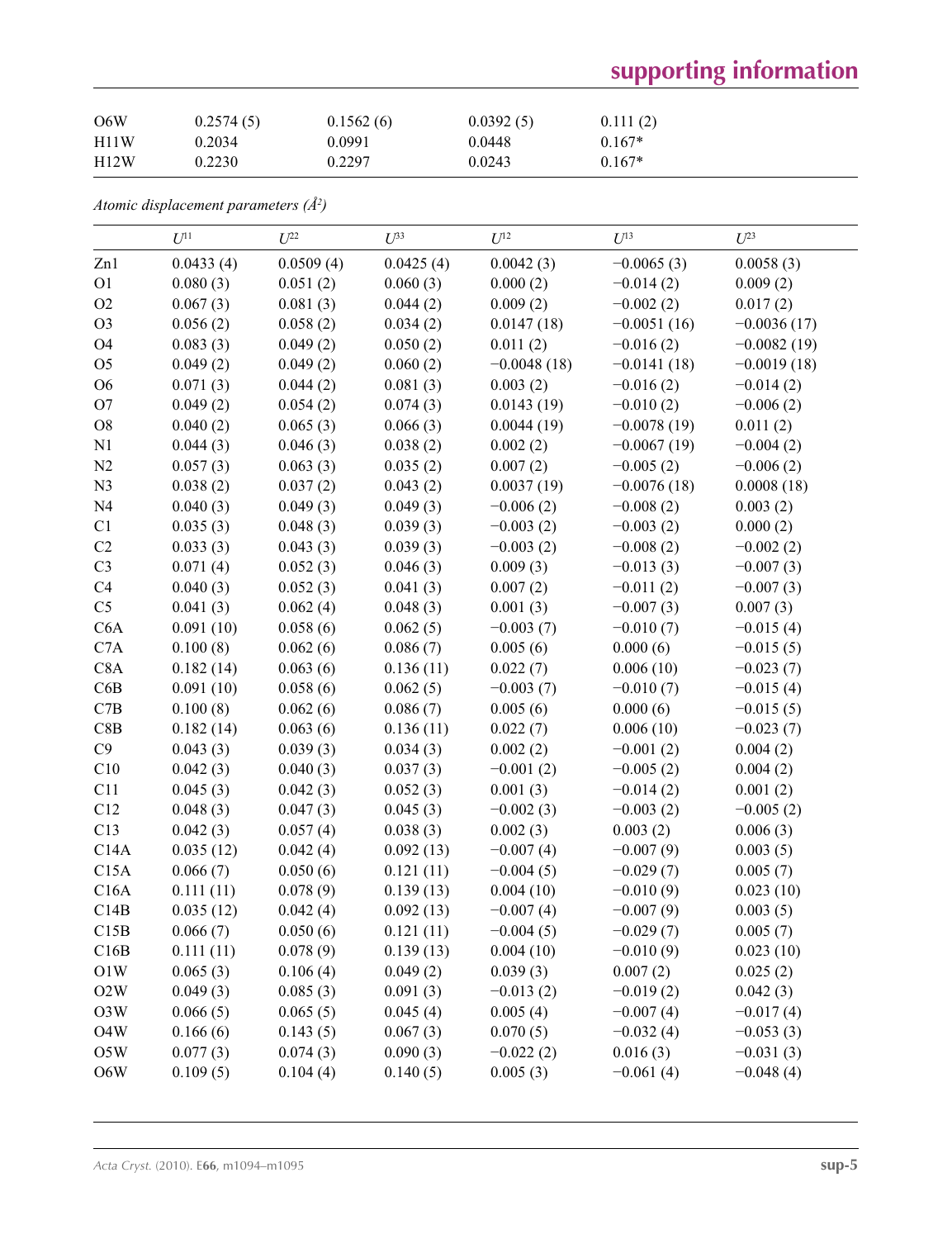*Geometric parameters (Å, º)*

| $Zn1 - O1W$       | 2.042(4)   | $C6B - H6D$       | 0.9700    |
|-------------------|------------|-------------------|-----------|
| $Zn1 - N1$        | 2.108(4)   | $C7B - C8B$       | 1.512(17) |
| $Zn1 - O2W$       | 2.113(4)   | $C7B - H7C$       | 0.9700    |
| $Zn1 - O3$        | 2.149(4)   | $C7B - H7D$       | 0.9700    |
| $Zn1 - N3$        | 2.149(4)   | $C8B - H8D$       | 0.9600    |
| $Zn1 - O5$        | 2.174(4)   | $C8B - H8E$       | 0.9600    |
| $O1-C5$           | 1.301(7)   | $C8B - H8F$       | 0.9600    |
| $O1 - H1$         | 0.8200     | $C9 - C10$        | 1.370(7)  |
| $O2 - C5$         | 1.210(6)   | $C9 - C12$        | 1.460(8)  |
| $O3 - C4$         | 1.253(6)   | $C10 - C13$       | 1.479(7)  |
| $O4 - C4$         | 1.254(6)   | $C11-C14A$        | 1.500(10) |
| $O5 - C12$        | 1.246(6)   | $C11 - C14B$      | 1.502(11) |
| $O6 - C12$        | 1.282(6)   | $C14A - C15A$     | 1.594(18) |
| $O7 - C13$        | 1.286(7)   | $C14A - H14A$     | 0.9700    |
| $O7 - H7$         | 0.8200     | $C14A - H14B$     | 0.9700    |
| $O8 - C13$        | 1.229(7)   | $C15A - C16A$     | 1.494(15) |
| $N1 - C3$         | 1.318(7)   | $C15A - H15A$     | 0.9700    |
| $N1 - C2$         | 1.360(6)   | $C15A - H15B$     | 0.9700    |
| $N2-C3$           | 1.353(7)   | $C16A - H16A$     | 0.9600    |
| $N2 - C1$         | 1.363(7)   | $C16A - H16B$     | 0.9600    |
| $N2-H2$           | 0.8600     | $C16A - H16C$     | 0.9600    |
| $N3 - C11$        | 1.318(7)   | $C14B - C15B$     | 1.592(18) |
| $N3 - C9$         | 1.369(6)   | $C14B - H14C$     | 0.9700    |
| $N4 - C11$        | 1.311(6)   | $C14B - H14D$     | 0.9700    |
| $N4 - C10$        | 1.334(7)   | $C15B - C16B$     | 1.487(17) |
| $N4 - H4$         | 0.8600     | $C15B - H15C$     | 0.9700    |
| $C1-C2$           | 1.363(7)   | $C15B - H15D$     | 0.9700    |
| $C1 - C5$         | 1.474(7)   | $C16B - H16D$     | 0.9600    |
| $C2-C4$           | 1.486(7)   | $C16B - H16E$     | 0.9600    |
| $C3-C6A$          | 1.504(13)  | $C16B - H16F$     | 0.9600    |
| $C3-C6B$          | 1.51(4)    | $O1W - H1W$       | 0.8363    |
| $C6A - C7A$       | 1.531(13)  | $O1W - H2W$       | 0.8393    |
| $C6A - H6A$       | 0.9700     | O2W-H3W           | 0.8323    |
| $C6A - H6B$       | 0.9700     | O2W-H4W           | 0.8337    |
| $C7A - C8A$       | 1.517(13)  | O3W-H5W           | 0.8402    |
| $C7A - H7A$       | 0.9700     | O3W-H6W           | 0.8405    |
| $C7A - H7B$       | 0.9700     | O4W-H7W           | 0.8420    |
| $C8A - H8A$       | 0.9600     | O4W-H8W           | 0.8374    |
| $C8A - H8B$       | 0.9600     | O5W-H9W           | 0.8466    |
| $C8A - H8C$       | 0.9600     | $O5W - H10W$      | 0.8485    |
| $C6B - C7B$       | 1.539(17)  | $O6W - H11W$      | 0.8409    |
| $C6B - H6C$       | 0.9700     | $O6W - H12W$      | 0.8416    |
| $O1W - Zn1 - N1$  | 167.71(16) | С6В-С7В-Н7С       | 108.4     |
| $O1W - Zn1 - O2W$ | 88.74 (19) | $C8B - C7B - H7D$ | 108.4     |
| $N1 - Zn1 - O2W$  | 87.04 (16) | $C6B - C7B - H7D$ | 108.4     |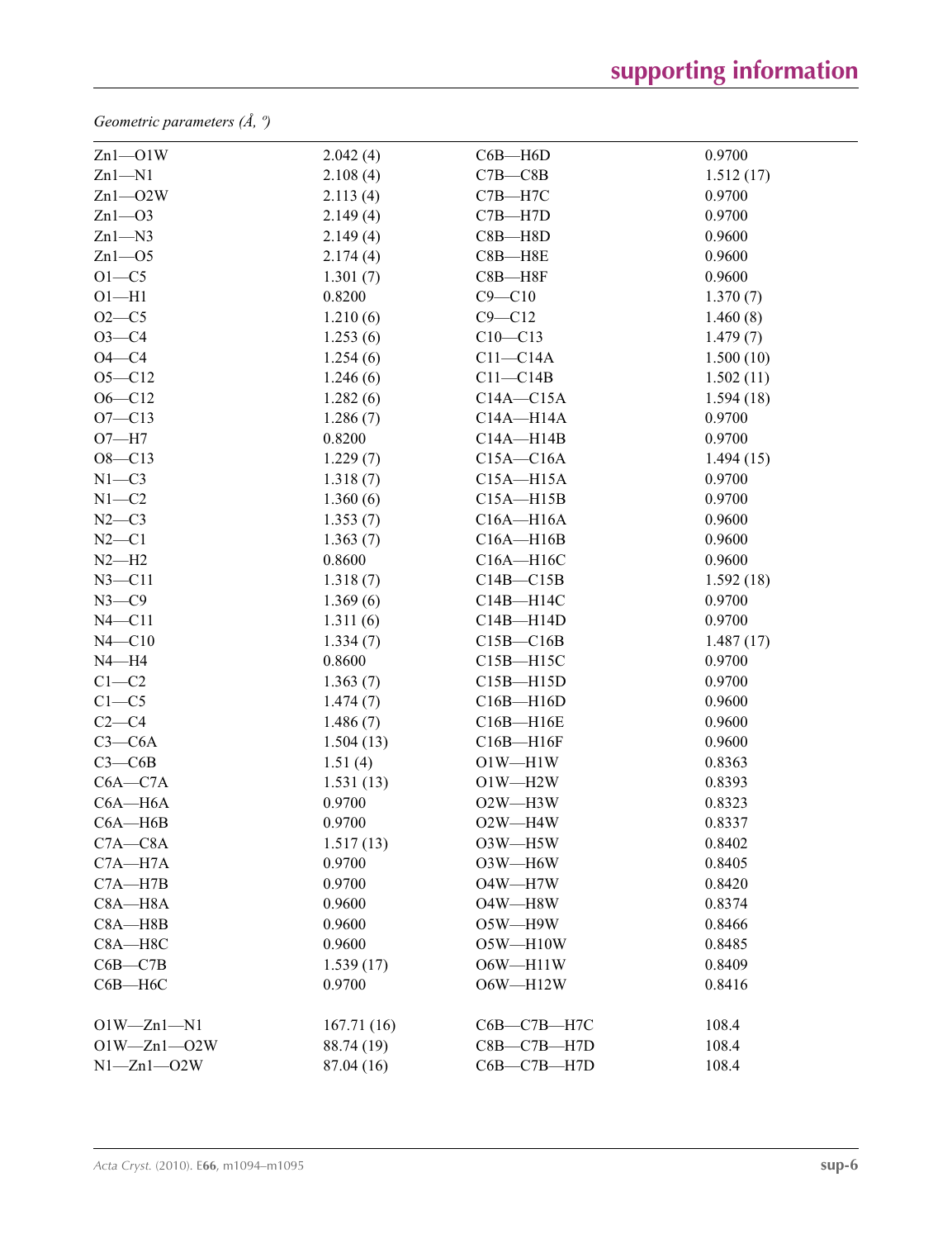| $O1W - Zn1 - O3$  | 90.84 (16) | $H7C-C7B-H7D$         | 107.5     |
|-------------------|------------|-----------------------|-----------|
| $N1 - Zn1 - O3$   | 77.98 (14) | $C7B - C8B - H8D$     | 109.5     |
| $O2W - Zn1 - O3$  | 94.19 (17) | $C7B - C8B - H8E$     | 109.5     |
| $O1W - Zn1 - N3$  | 89.81 (17) | H8D-C8B-H8E           | 109.5     |
| $N1 - Zn1 - N3$   | 96.47(16)  | $C7B - C8B - H8F$     | 109.5     |
| $O2W - Zn1 - N3$  | 169.05(16) | H8D-C8B-H8F           | 109.5     |
| $O3 - Zn1 - N3$   | 96.68(15)  | H8E-C8B-H8F           | 109.5     |
| $O1W - Zn1 - O5$  | 91.52(16)  | $N3$ — $C9$ — $C10$   | 109.4(5)  |
| $N1 - Zn1 - 05$   | 100.14(15) | $N3 - C9 - C12$       | 118.4(5)  |
| $O2W - Zn1 - O5$  | 91.72 (16) | $C10-C9-C12$          | 132.1(5)  |
| $O3 - Zn1 - O5$   | 173.69(14) | $N4 - C10 - C9$       | 103.1(4)  |
| $N3 - Zn1 - 05$   | 77.47 (15) | $N4 - C10 - C13$      | 124.6(5)  |
| $C5 - O1 - H1$    | 109.5      | $C9 - C10 - C13$      | 132.3(5)  |
| $C4 - O3 - Zn1$   | 115.7(3)   | $N4 - C11 - N3$       | 108.1(5)  |
| $C12 - 05 - Zn1$  | 114.6(3)   | $N4$ — $C11$ — $C14A$ | 121.7(13) |
| $C13 - O7 - H7$   | 109.5      | $N3$ — $C11$ — $C14A$ | 128.5(14) |
| $C3-M1-C2$        | 106.5(4)   | $N4$ - $C11$ - $C14B$ | 128.3(15) |
| $C3-M1-Zn1$       | 141.4(4)   | $N3-C11-C14B$         | 122.8(15) |
| $C2-M1-Zn1$       | 112.0(3)   | $O5 - C12 - O6$       | 123.2(5)  |
| $C3 - N2 - C1$    | 108.5(4)   | $O5 - C12 - C9$       | 118.4(5)  |
| $C3-M2-H2$        | 125.8      | $O6 - C12 - C9$       | 118.3(5)  |
| $Cl-M2-H2$        | 125.8      | $O8 - C13 - O7$       | 124.2(5)  |
| $C11 - N3 - C9$   | 106.7(4)   | $O8 - C13 - C10$      | 119.6(5)  |
| $C11 - N3 - Zn1$  | 142.0(3)   | $O7 - C13 - C10$      | 116.2(5)  |
| $C9 - N3 - Zn1$   | 110.9(3)   | $C11-C14A-C15A$       | 108.3(10) |
| $C11 - N4 - C10$  | 112.7(5)   | $C11-C14A-H14A$       | 110.0     |
| $C11 - N4 - H4$   | 123.6      | $C15A - C14A - H14A$  | 110.0     |
| $C10 - N4 - H4$   | 123.6      | $C11-C14A-H14B$       | 110.0     |
| $N2 - C1 - C2$    | 105.1(4)   | $C15A - C14A - H14B$  | 110.0     |
| $N2-C1-C5$        | 121.5(5)   | H14A-C14A-H14B        | 108.4     |
| $C2-C1-C5$        | 133.4(5)   | $C16A - C15A - C14A$  | 108.5(13) |
| $N1-C2-C1$        | 110.1(4)   | $C16A - C15A - H15A$  | 110.0     |
| $N1-C2-C4$        | 117.9(4)   | $C14A - C15A - H15A$  | 110.0     |
| $C1-C2-C4$        | 131.9(5)   | $C16A - C15A - H15B$  | 110.0     |
| $N1-C3-N2$        | 109.8(5)   | $C14A - C15A - H15B$  | 110.0     |
| $N1-C3-C6A$       | 125.1(7)   | H15A-C15A-H15B        | 108.4     |
| $N2-C3-C6A$       | 124.6(7)   | $C11-C14B-C15B$       | 108.7(12) |
| $N1-C3-C6B$       | 128.2(18)  | $C11-C14B-H14C$       | 109.9     |
| $N2-C3-C6B$       | 117.2(18)  | $C15B - C14B - H14C$  | 109.9     |
| $O3 - C4 - O4$    | 125.6(5)   | $C11-C14B-H14D$       | 109.9     |
| $O3 - C4 - C2$    | 116.3(5)   | $C15B - C14B - H14D$  | 109.9     |
| $O4 - C4 - C2$    | 118.1(5)   | $H14C-C14B-H14D$      | 108.3     |
| $O2-C5-O1$        | 121.8(5)   | $C16B - C15B - C14B$  | 110.1(19) |
| $O2 - C5 - C1$    | 121.2(6)   | $C16B - C15B - H15C$  | 109.6     |
| $O1 - C5 - C1$    | 117.0(5)   | C14B-C15B-H15C        | 109.6     |
| $C3-C6A-C7A$      | 110.2(9)   | $C16B - C15B - H15D$  | 109.6     |
| $C3-C6A-H6A$      | 109.6      | $C14B - C15B - H15D$  | 109.6     |
| $C7A - C6A - H6A$ | 109.6      | H15C-C15B-H15D        | 108.1     |